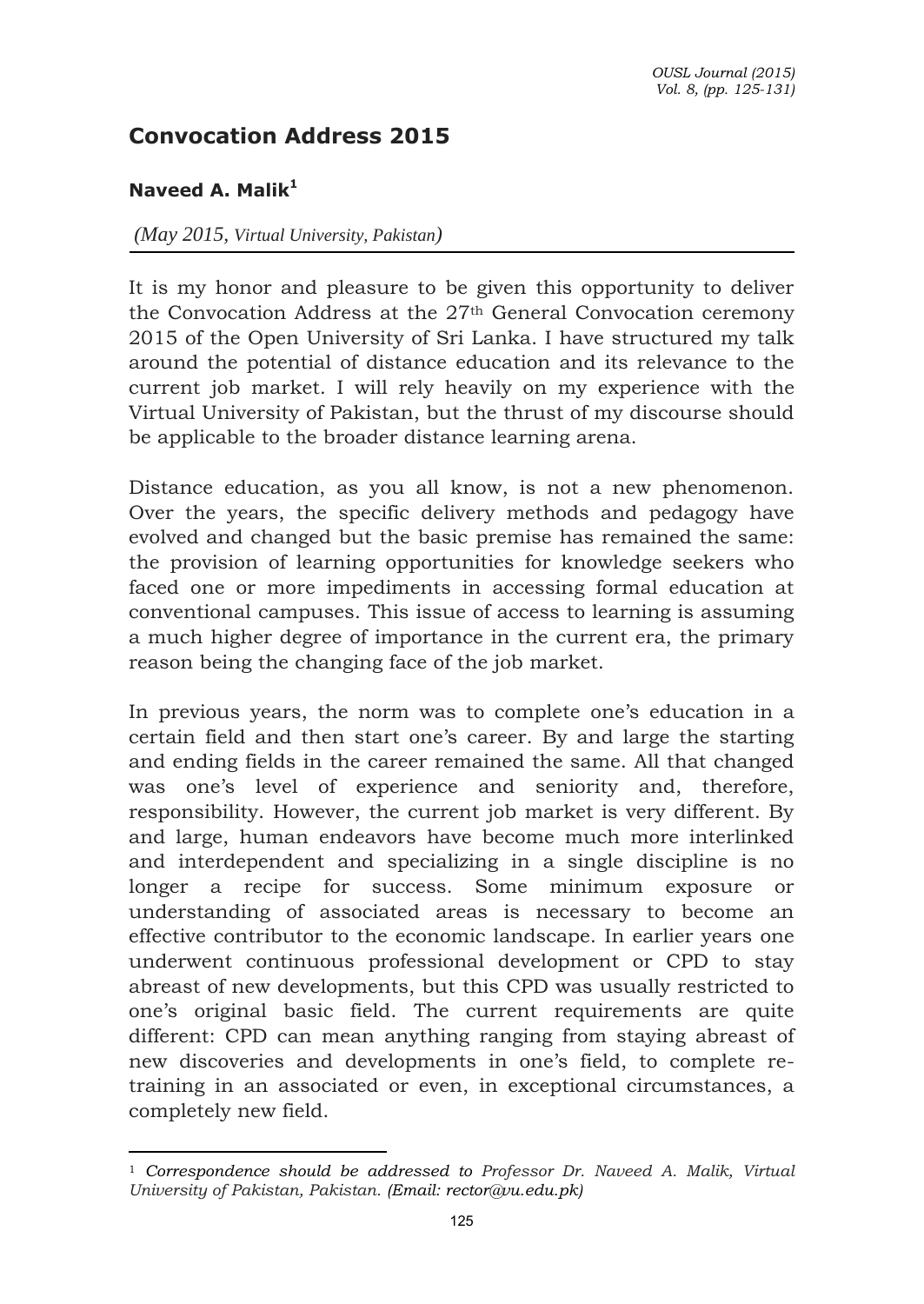Conventional education systems are not geared to providing this type of education. They are usually limited by academic norms which are overly restrictive: age limits for induction into programs, the assumption of full time availability of students, workloads that cannot be managed while pursuing a career etc. However, distance education systems were designed ab-initio, to be flexible in nature and this is where their relevance to the current job market comes in.

Let us take a simple mono-disciplinary example. An essential component in architectural and engineering design is drafting. These professions have used skilled drafts-people for decades to create and present their design concepts. However, with the advent of computerized drafting tools, the productivity of drafts-people could be enhanced manifold through a simple re-training exercise. Along comes your university, the Open University of Sri Lanka which offers a [Certificate in Computer Aided Drafting and Modeling](http://www.ou.ac.lk/home/index.php/faculties-institutes/engineering-technology/mechanical/programmes/464-certificate-in-computer-aided-drafting-and-modelling) using AutoCAD – the acknowledged king of the hill when it comes to Computer Aided Drafting. The very simple requirements for induction into the program read as follows:

- 1. Working knowledge of basic operation of a computer
- 2. Working knowledge of Draftsmanship / Drafting

## **How much simpler could it get?**

While it is true that a conventional university could also offer this course (and many do), there are practical implications that only distance learning systems can address. One simple example of the limitations faced by institutions has to do with student numbers. A conventional institution will usually withdraw a course if the enrolment in the course is very low. Distance education does not suffer from this limitation. Since the course materials are predeveloped, the quantum of effort involved in offering a course is very small. Plus, a collection of learners from geographically disparate areas may still constitute a viable class cohort. This implies convenience for all learners who do not have to suffer dislocation, and convenience for the institution, that gets a reasonable class size.

The examples of re-training and lifelong learning opportunities that distance learning affords are innumerable and I will come back to this topic later.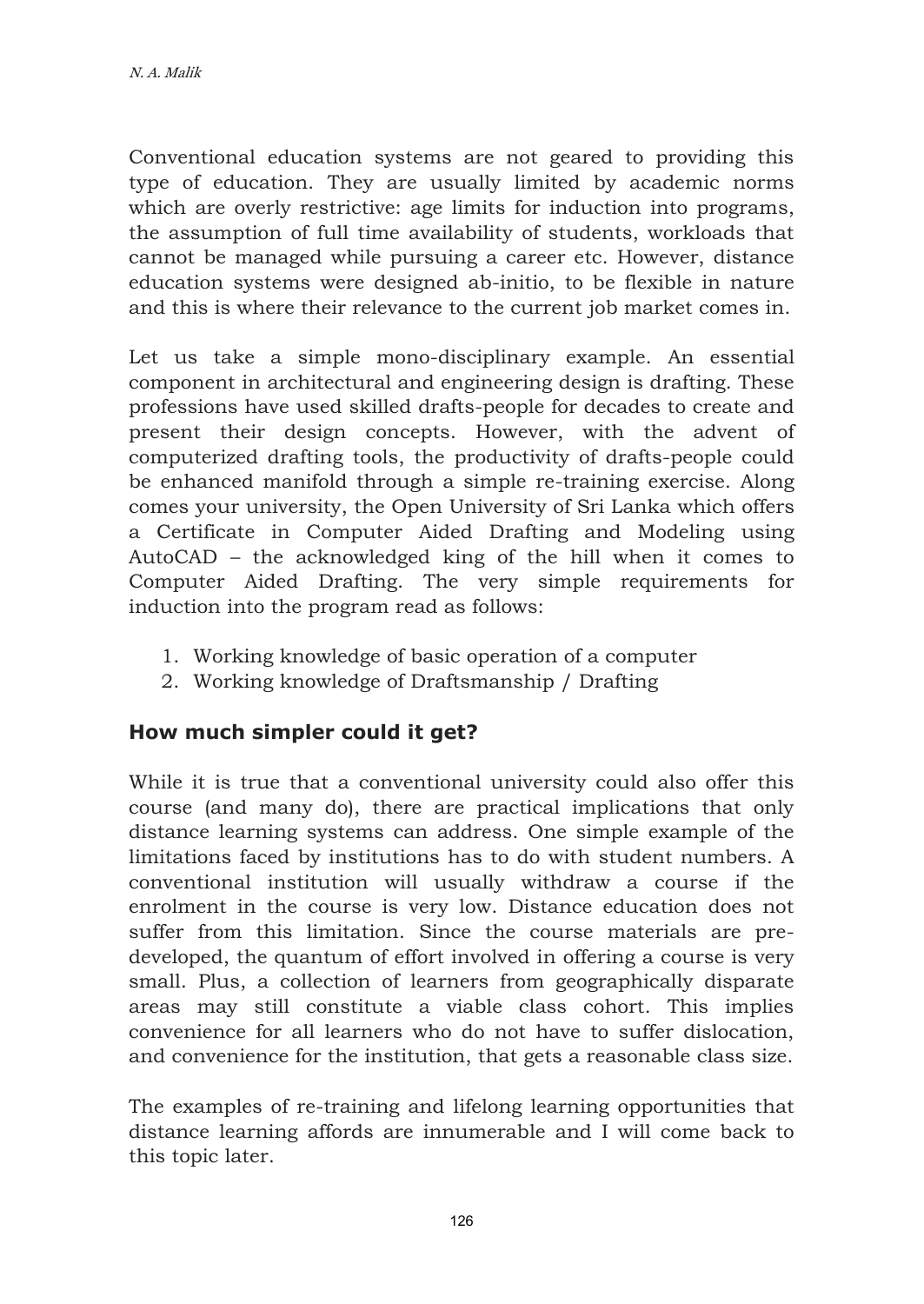Let me now switch gears and address an aspect of distance learning that is very close to my heart – quality. When we started the Virtual University of Pakistan in 2002, one immediate obstacle that we had to face was the negative perception about distance learning. This was not restricted to Pakistan alone. People in general somehow thought that distance learning was not quite as good as conventional education. When we analyzed the issue, there were two objections that were voiced most frequently:

- 1. Courses in distance education are offered by nameless, faceless professors
- 2. One does not know who actually does the assignments and homework that constitute a significant fraction of the grade.
- 3. One does not know the identity of students appearing in an on-line examination.

The first issue was the easiest to tackle. The Virtual University of Pakistan had decided on a pedagogy that would be a mix of video lectures with online mentoring and support through a Learning Management System. We invited top-tier academics and professionals with well-known and recognizable names and faces, to develop our video lectures with the courses being designed with pain staking detail. These courses were then broadcast over free-to-air television and were viewable by the general public, not just the University's students. The top quality courses were quickly identified as the new face of distance learning and were very often cited by laypeople as exemplars of what a university course should look like. The first obstacle had been overcome. In a way, it was the "openness" of our contents that had won the day.

In the distance learning community, we are very aware of the effort that goes into the development of a new course and its associated materials. What the general public does not realize is that these courses are properly designed and developed, and in general, are far superior to the lectures delivered in conventional classrooms behind closed doors! We all need to get together and deliver this message vociferously.

As far as the second objection regarding the authorship of assignments is concerned, it is as applicable to a conventional institution as an institute of distance learning. However, it is more difficult to address for the general public. At the Virtual University of Pakistan, we have adopted a policy that ensures that no more than 15% of the grade for a course is determined by assignments and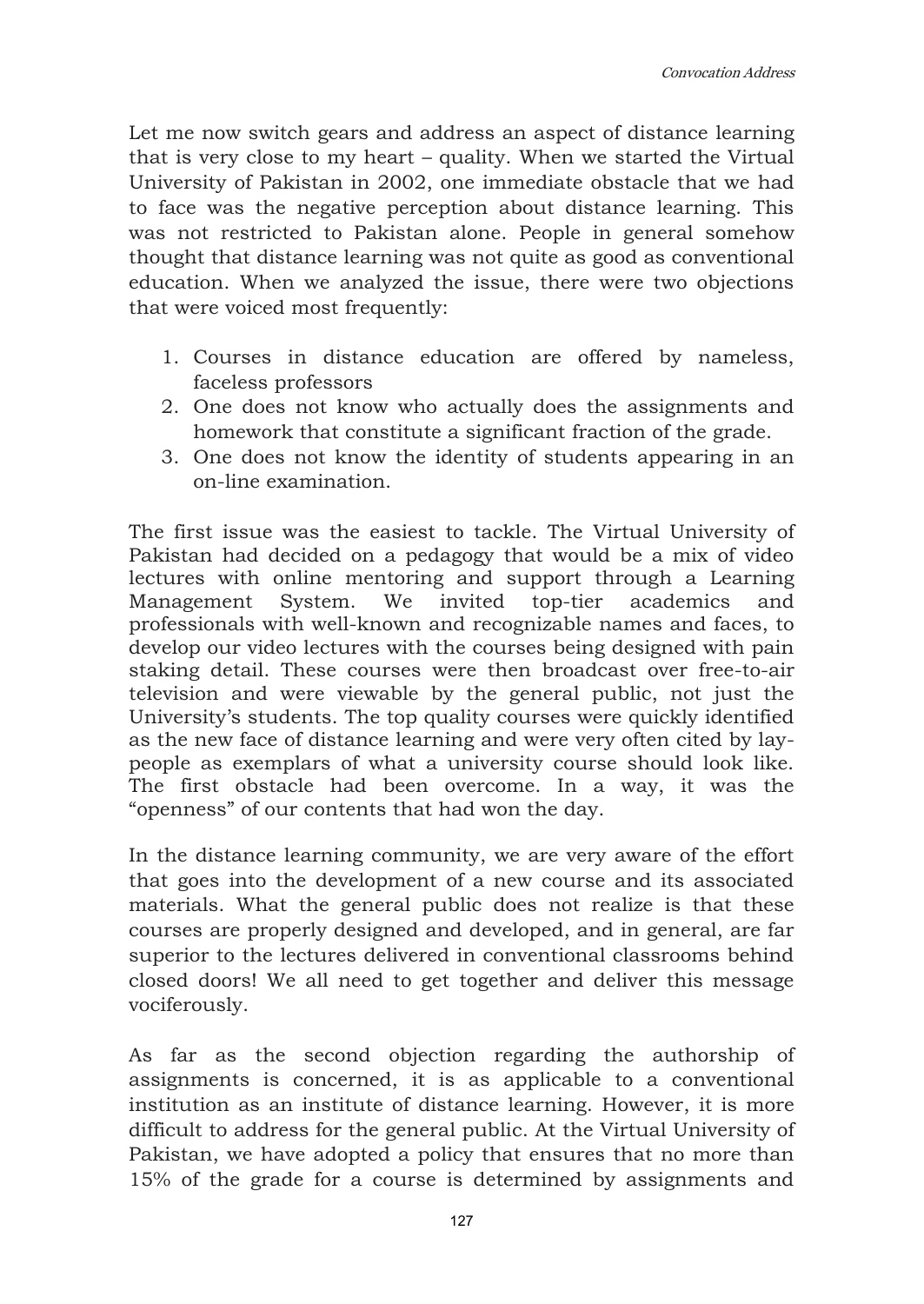other semester work. 85% of the grade is determined through examinations.

This brings me to the third point. The Virtual University of Pakistan was designed as a technology based university with extensive reliance on Information and Communications Technologies or ICT. However, we decided that our examinations would be conducted in as conventional a manner as possible. Students have to appear for their examinations at designated exam centers, prove their identities to a University appointed invigilator and then sit for the exams under strict supervision. This system effectively removed the third objection.

The point I am trying to make is that graduates from distance learning institutions like the Open University of Sri Lanka, or the Virtual University of Pakistan are generally exposed to much higher quality courseware and assessed with as much rigor as any conventional institution. Add to this the fact that students in a distance environment are, in general, independent learners who are self-motivated and have to manage their time very carefully, and one concludes that their preparation for professional careers is actually much better than that of their counterparts from conventional institutions.

Coming back to the issue of life-long learning that now seems to be the requirement for the workforce of the future; we have new kids on the block in the form of Open Education Resources or OER and Massive Open Online Courses or MOOCs as they are popularly known.

As you all know, humankind's knowledge has now come to reside on the Internet. We no longer need physical access to knowledge repositories like libraries to obtain the information we need. Even the way we acquire information is changing and evolving as I speak. The search engines of the previous decade used to provide us links to thousands, if not millions, of pages that had some relationship to the term or terms we were searching for. It was our responsibility to sort out the search results and extract meaningful information from them. The search engines have themselves evolved over time.

For example, if we typed the question "Who killed Abraham Lincoln?" into Google, in previous years, it would come up with millions of pages that had references to Abraham Lincoln, and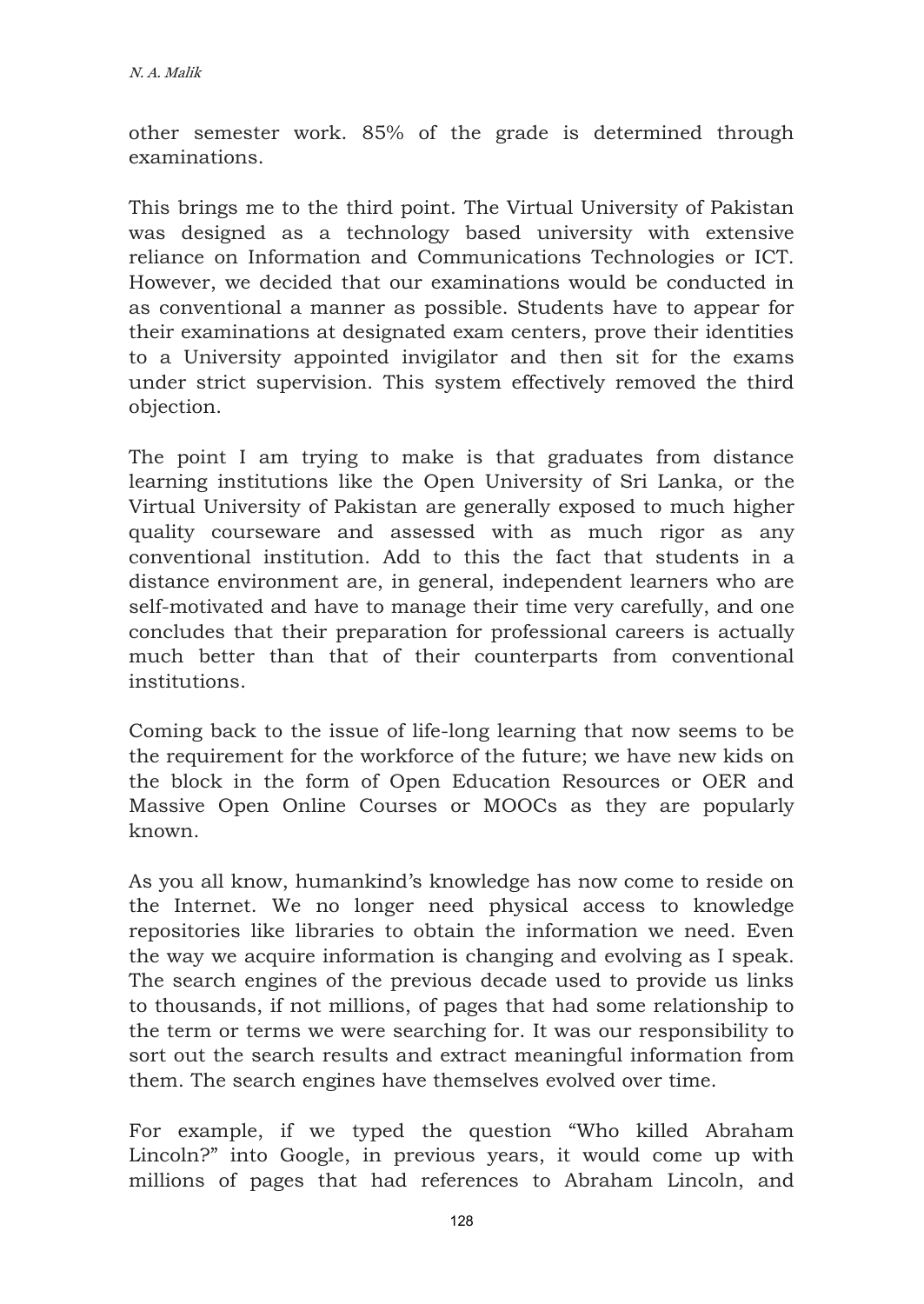Convocation Address

killing. Now it still returns 8.9 million results (correct as on May 2015) but it prefaces the results with a simple highlighted box that states "John Wilkes Booth". A much more sophisticated search engine, Wolfram Alpha, shows you how it interprets your query, and then provides the result which is "John Wilkes Booth", followed by some basic information such as his date and place of birth and date and place of death followed by an image, a timeline and some notable facts along with familial relationships! How is that for an answer from a computerized search engine!

But the story does not end here. When I visited University of Bradford in the UK several years ago, the Vice Chancellor pointed out that the familiar Google home page that used to be the starting point for browsers on student computers, had slowly but surely been replaced by Youtube! Why read when you can see? I put Youtube to the test all the way from Falafel recipes to changing the headlights on my car, and so far it has never failed me.

These examples simply illustrate how unstructured data can be mined to obtain useful information. When the data itself is structured and designed for a purpose, the value of such queries is multiplied manifold. This is the realm of OER. As the Internet, especially YouTube, has amply demonstrated, people like to share knowledge. Open Education Resources are no different: they are simply a means for domain experts to share their expertise with knowledge seekers across the globe. Since they are designed as knowledge objects, their worth in a continuously changing education and training landscape is very high. Learners can quickly access specific topics of their interest and quickly acquire skills that would otherwise not have been possible. An academic use of OER is the repurposing and re-combination of OER into larger knowledge offerings, typically in the form of new courses. The domain is very rich and a considerable amount of work is happening in this area. This re-purposing and re-combination of OER is particularly relevant to distance learning systems, especially systems that have a strong reliance on modern ICT channels.

When juxtaposed against the requirements of lifelong learning, the value of OER immediately become apparent. Knowledge seekers no longer have to dive into a mountain of data to find the nuggets they need. Someone somewhere has already created the nuggets and placed them ready for easy access in the form of OER or in the case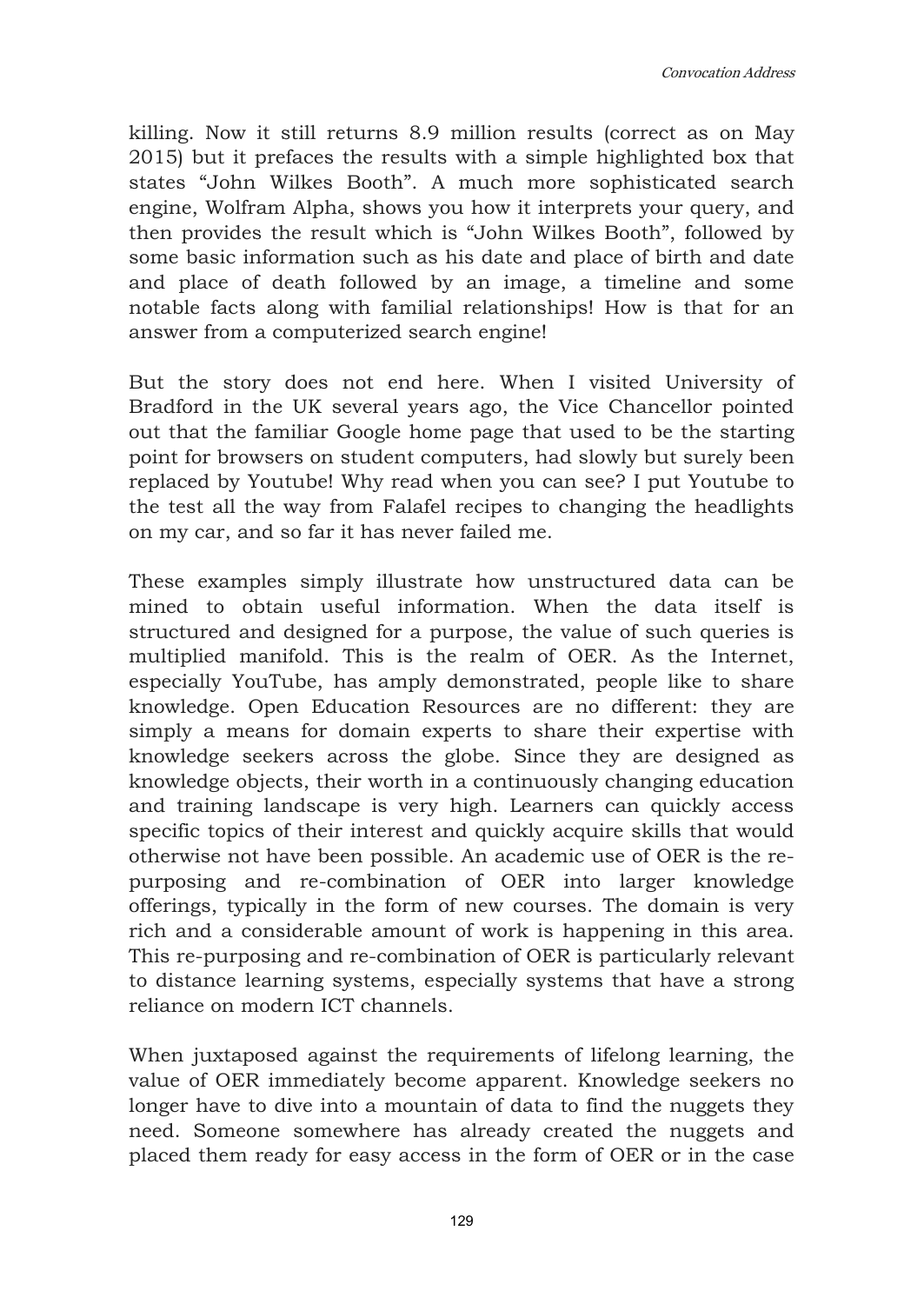of distance learning universities, created a full-fledged course using OER that carries formal academic credit.

The other major intervention that is being seen and experienced in the on-line learning landscape is the advent of Massive Open Online Courses or MOOCs. Started as an experiment in collaborative learning, MOOCs have made rapid progress since then and a huge amount of learning has happened in the process. One of the early realizations was the fact that students had very limited attention spans when exposed to video lectures. The analysis of video offerings indicated that student attention spans were limited to about 4 to 6 minutes after which they closed the video. This number was independent of the length of the original video recording.

We have taken this lesson to heart at the Virtual University of Pakistan. Our current format for courses that are now being developed reflects this finding. Courses no longer comprise a series of 1-hour video lectures; they now consist of a collection of video topics with each topic being limited to about five minutes each. Needless to say, this limit is not absolute, but offering short, concise coverage of topics seem more in consonance with today's learners with a short attention span.

A side benefit of this new format is that instead of wondering in which lecture a particular topic is covered, students can directly locate the topic in the course and study or review it as the case may be. The topic based format also allows flexibility in the way in which students traverse a particular course and is especially relevant for non-formal life-long learners. Of course, the fact that the Virtual University of Pakistan subscribes to the openness concept helps: all of our courses are published in the form of open courseware or OCW and available completely free of cost to all visitors to the University's OCW site.

Distance Learning is assuming a position of great importance for tertiary education, primarily because of the changing nature of the job market. Even major, top-tier conventional institutions such as MIT and Stanford have ventured into distance education by their contributions in the form of Open Courseware and MOOCs both of which fall into the general category of OER. The transformation of MOOCs into for-credit courses that are acceptable to the wider academic community is a major step forward and the possibility of these efforts becoming part of the educational mainstream does not